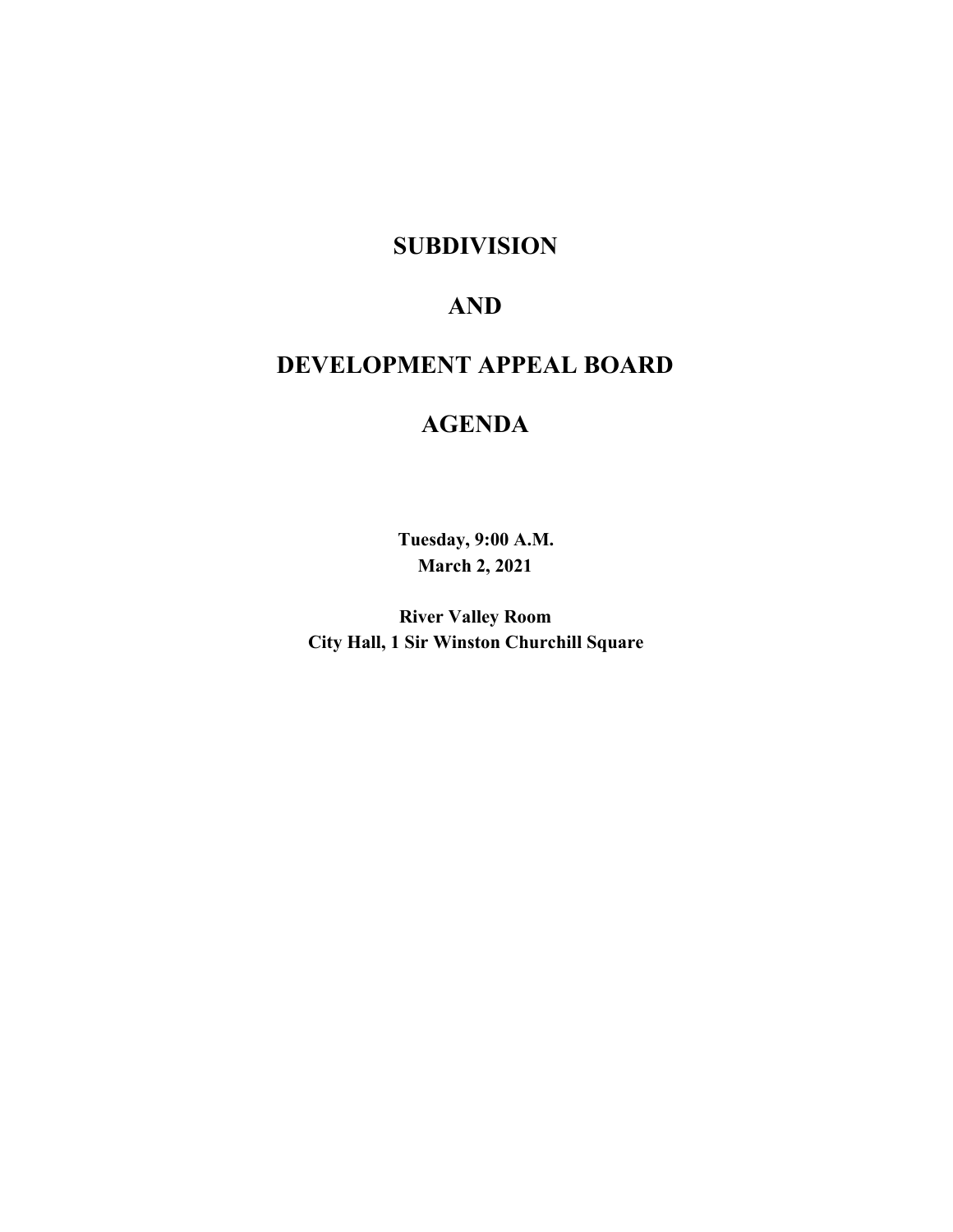## **SUBDIVISION AND DEVELOPMENT APPEAL BOARD HEARING ROOM: RIVER VALLEY ROOM**

| NOTE:     |                 | Unless otherwise stated, all references to "Section numbers" in this Agenda<br>refer to the authority under the Edmonton Zoning Bylaw 12800. |
|-----------|-----------------|----------------------------------------------------------------------------------------------------------------------------------------------|
|           |                 | Project No.: 356785153-002                                                                                                                   |
|           |                 | 12040 - 96 Street NW                                                                                                                         |
|           |                 | To construct an addition to a Single Detached<br>House (Main floor addition), existing without<br>permits                                    |
| 9:00 A.M. | $SDAB-D-21-032$ |                                                                                                                                              |
|           |                 |                                                                                                                                              |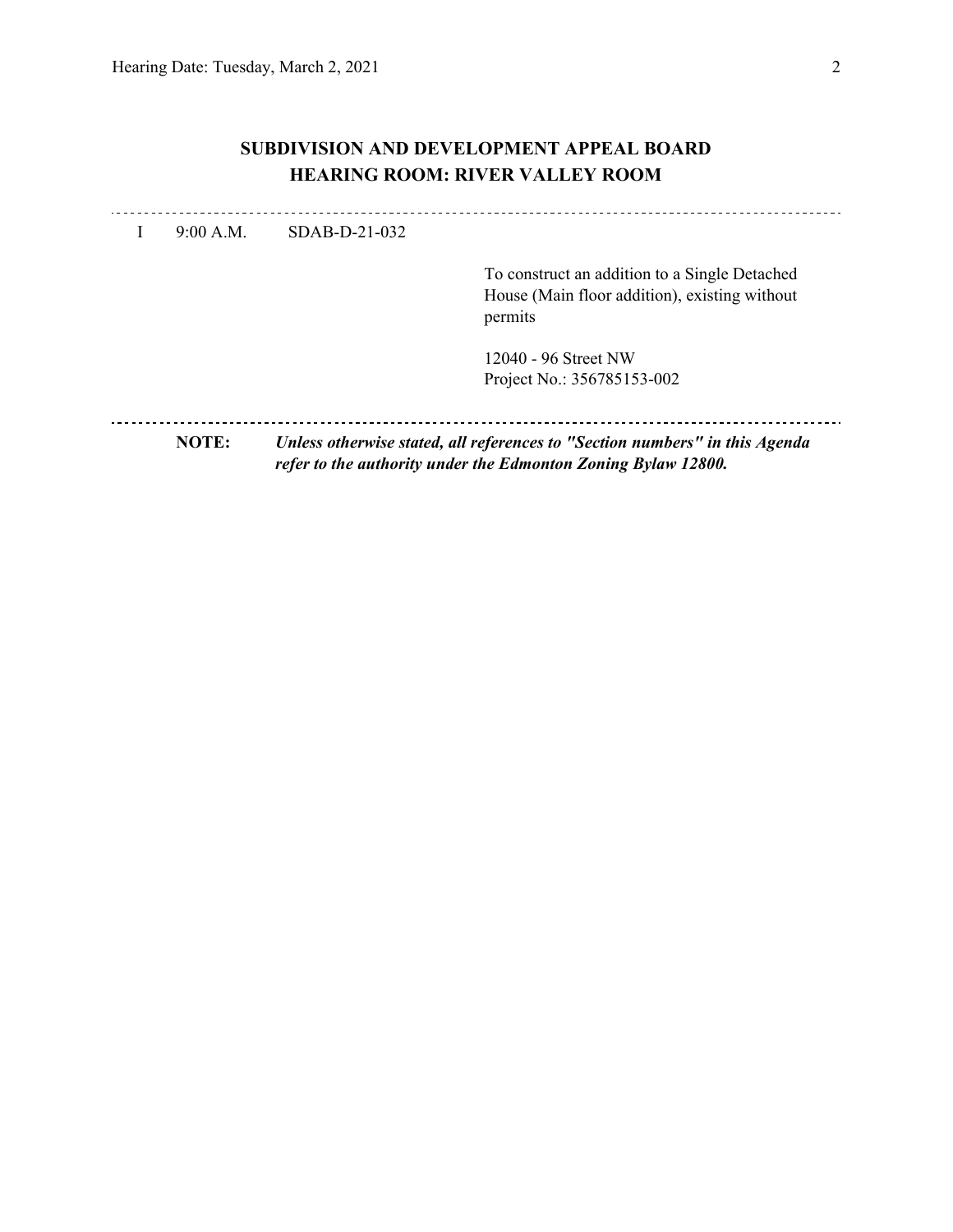#### **ITEM I: 9:00 A.M. FILE: SDAB-D-21-032**

| AN APPEAL FROM THE DECISION OF THE DEVELOPMENT OFFICER          |                                                                                                     |  |  |  |  |  |
|-----------------------------------------------------------------|-----------------------------------------------------------------------------------------------------|--|--|--|--|--|
| <b>APPELLANT:</b>                                               |                                                                                                     |  |  |  |  |  |
| <b>APPLICATION NO.:</b>                                         | 356785153-002                                                                                       |  |  |  |  |  |
| <b>APPLICATION TO:</b>                                          | Construct an addition to a Single Detached House (Main<br>floor addition), existing without permits |  |  |  |  |  |
| <b>DECISION OF THE</b><br>DEVELOPMENT AUTHORITY: Deemed Refusal |                                                                                                     |  |  |  |  |  |
| <b>DECISION DATE:</b>                                           | January 4, 2021                                                                                     |  |  |  |  |  |
| <b>DATE OF APPEAL:</b>                                          | January 22, 2021                                                                                    |  |  |  |  |  |
| MUNICIPAL DESCRIPTION<br>OF SUBJECT PROPERTY:                   | 12040 - 96 Street NW                                                                                |  |  |  |  |  |
| <b>LEGAL DESCRIPTION:</b>                                       | Plan 569R Blk 6 Lot 30                                                                              |  |  |  |  |  |
| ZONE:                                                           | (RF3) Small Scale Infill Development Zone                                                           |  |  |  |  |  |
| <b>OVERLAY:</b>                                                 | Mature Neighbourhood Overlay                                                                        |  |  |  |  |  |
| <b>STATUTORY PLAN:</b>                                          | Alberta Avenue / Eastwood Area Redevelopment Plan                                                   |  |  |  |  |  |
|                                                                 |                                                                                                     |  |  |  |  |  |

## *Grounds for Appeal*

The Appellant provided the following reasons for appealing the decision of the Development Authority:

- 1. Received bylaw Ticket No. 47859092 Dated May 15, 2019 in the name of Satnam Singh asking to respond by June 30, 2019.
- 2. Responded to the Bylaw Ticket within specified time on May 30, 2019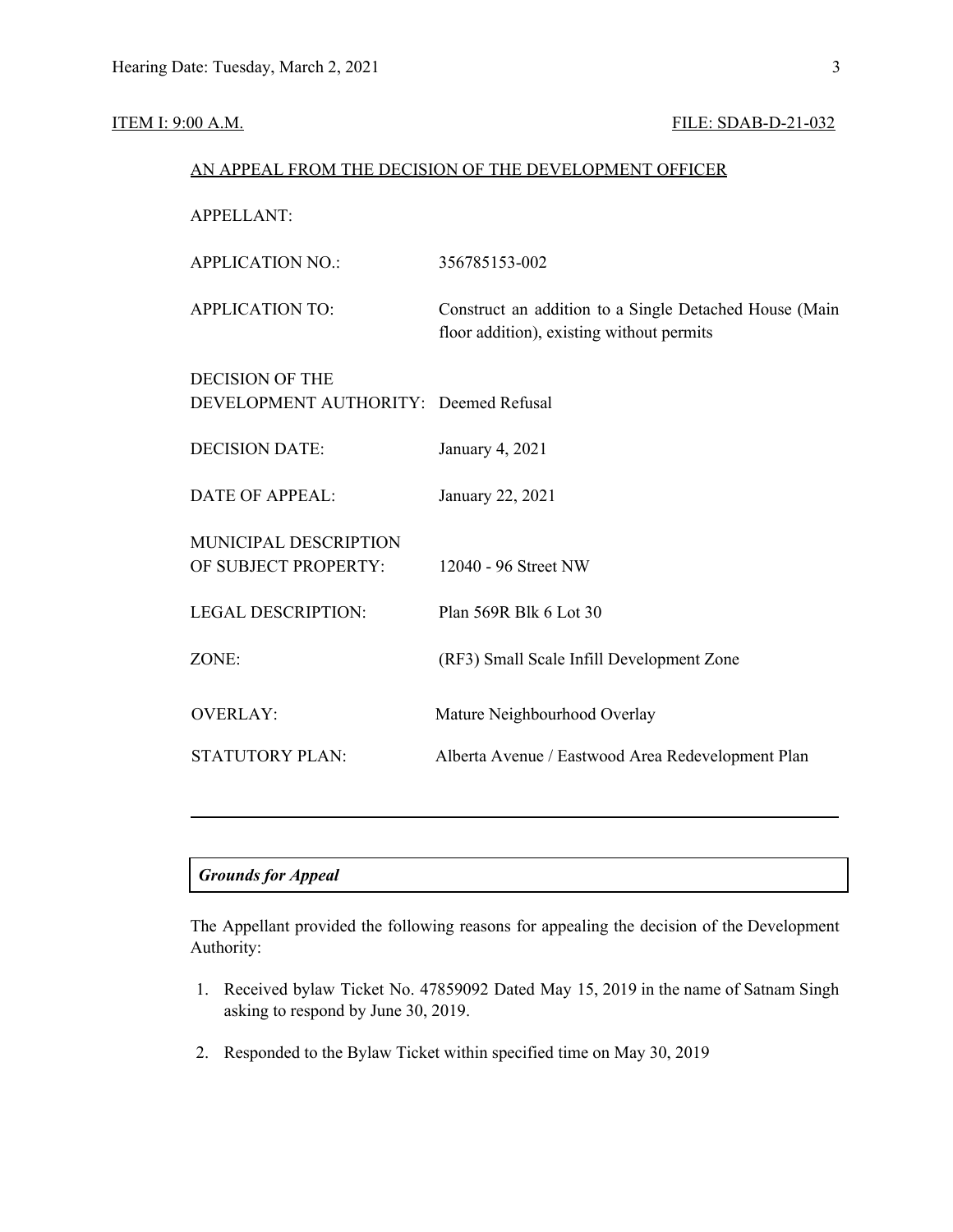- 3. Submitted required maps/drawings of the pre-existing deck now covered with required Fees on June 11, 2019 Project No 315712416-001.
- 4. Maps approved by **David Nguyen** email dated September 18, 2019. Objection: Asking double fee for the covered Deck. We requested drop the ticket or waive off double fee.
- 5. Just before the Court date City cancelled Permit Application dated Sept 30, 2019 and sent another ticket No. 47859114 dated October 04, 2019 of \$ 1000/- in the name of Monika Singh. This was the beginning of Intentional Harassment.
- 6. Ticket No. 47859092 in the name of Satnam Singh was fought in the Court dated October 31, 2019. The Honb. Judge was told that City has issued another ticket in the name of Monika Singh (wife of Satnam Singh) and cancelled our Permit application as well. Honb. Judge showed his inability to cancel the bylaw ticket but indicated he might do something about the second ticket.
- 7. Satnam Singh requests the court to allow him to pay the fine through Community service. Court allows until Sep. 01, 2020. (Due to Covid 19 Community service not available, Satnam Singh takes an extension until Feb 3, 2021.
- 8. Second Permit application No. 345821611-001 submitted dated Nov 04, 2019.
- 9. City officials involved **Glenn Alexander** and **Purvi Patel**. The City officials started calling it a building instead of a covered Deck/Shed. Demanded double Permit fee for a Building and floor plan of the Covered Deck/Shed to show Living Room, Bed Rooms, Kitchen and Washroom. Demanded Structural Engineering design and Architect maps.
- 10. We pleaded it was pre-existing deck on 4x4 wooden pillars covered to make a shed for just \$ 4000/- to store house hold junk. City officials kept forcing us to concede that it is a huge building asking main floor plan of the 90 year old home as well.
- 11. The Ticket No. 47859114 of \$ 1000 in the name of Monika Singh scheduled for April 02, 2020. We issued summons to 3 officials' **Glenn Alexander, Purvi Patel** and **David Nguyen.**
- 12. Just before the Court date City Officials cancelled our Second Permit Application on Feb 05, 2020 issuing a ticket third time Ticket No. 47859140 dated Feb 06, 2020 of \$ 2500/ in the name of Satnam Singh. A well calculated pattern of Harassment, issuing a new ticket just prior to Court date.
- 13. The Court date April 02, 2020 was adjourned by Madam Solicitor due to no show up of summoned officials and scare of Covid 19, rescheduled to December 10, 2020.
- 14. Third Permit application No. 356785153-002 submitted dated March 05, 2020.
- 15. Month of March, 2020 Covid 19 attacks Canada, City Offices/ Courts close down.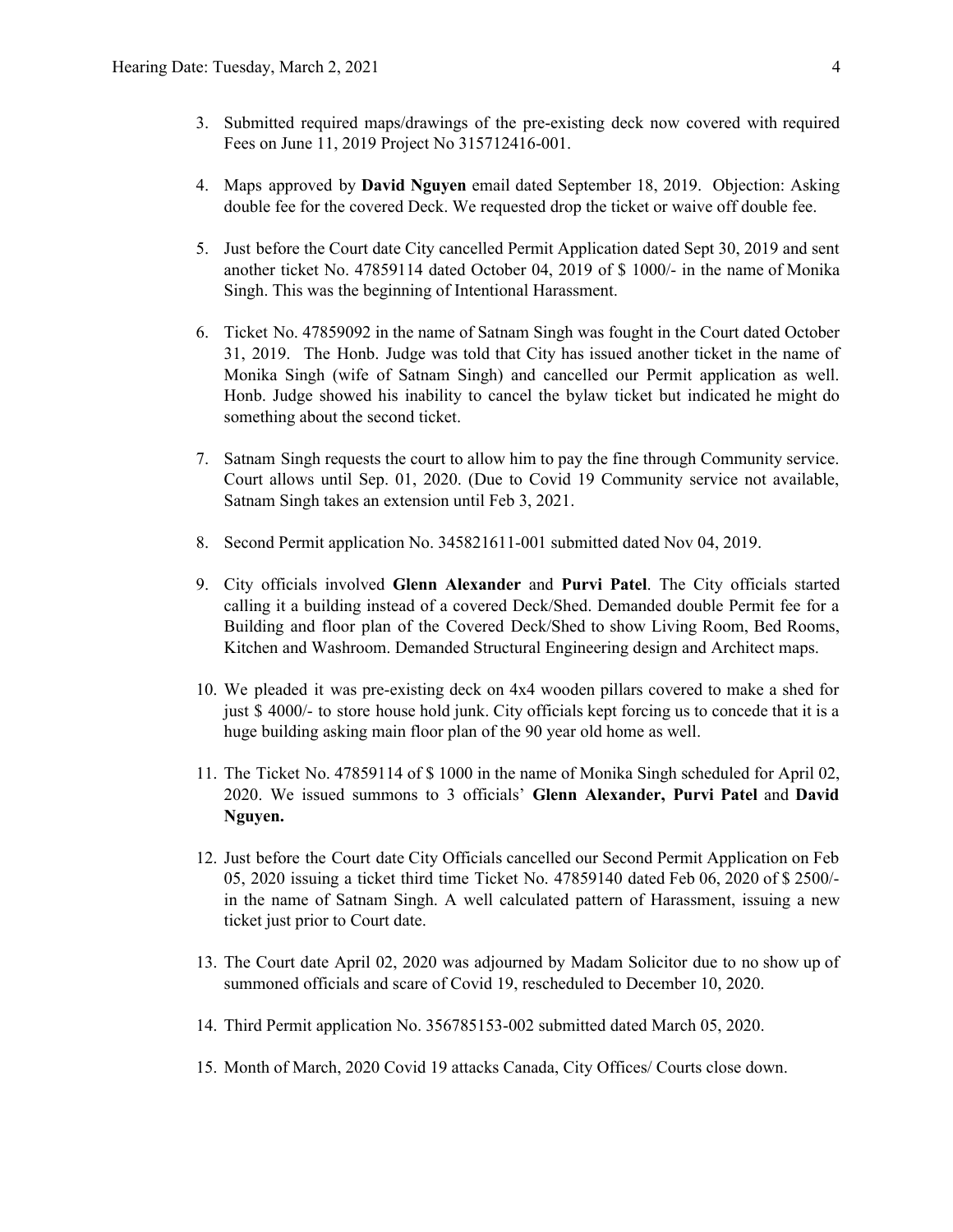- 16. **Ms. Gail Hickmore** agrees to sit with us to discuss the matter when offices reopen (email March 18, 2020).
- 17. Just before the Court date (Ticket No. 47859114 of Monika Singh Dec 10, 2020) the city officials again issue another ticket of \$ 2500/- dated Nov 27, 2020 in the name of Satnam Singh. Once again a well calculated pattern of Harassment adopted by City officials.
- 18. Monika Singh attends the court date on Dec 10, 2020. The three summoned city officials again absent. Monika Singh takes an adjournment. Next court date June 3, 2022.
- 19. City official **Ms. Melissa Ziober** sends a registered letter dated Jan 4, 2021 stating our third Permit Application has been rejected, allowing us 21 days to file an appeal with SDAB.
- 20. The City officials' 13 of them named: **1 Melissa Ziober, 2 Melanie Reid, 3 Gail Hickmore, 4 Harry Luke, 5 Pere Bekederemo, 6 Steven Gowda, 7 Purvi Patel, 8 Glenn Alexander, 9 Jamie, 10 Andrea, 11 Jeff, 12 Lyla, 13 David Nguyen** linked/ involved continue harassing us through threatening letters/ emails demanding to concede it is a building or else they will send both of us to Jail for a period of 12 months and through Madam Solicitor threatening us with an illegal Caveat received on Jan 13, 2021 but predated to Dec 10, 2020.
- 21. While City officials were on vacation from Dec 24, 2020 to Jan 07, 2021 they ruined our Christmas and New Year, wanted us to run around and get floor maps, structural engineering and architect maps ready and get a builder to convert the shed into a building during the peaking second wave of Pandemic.

#### *General Matters*

### **Appeal Information:**

The *Municipal Government Act*, RSA 2000, c M-26 states the following:

#### **Grounds for Appeal**

**685(1)** If a development authority

- (a) fails or refuses to issue a development permit to a person,
- (b) issues a development permit subject to conditions, or
- (c) issues an order under section 645,

the person applying for the permit or affected by the order under section 645 may appeal to the subdivision and development appeal board.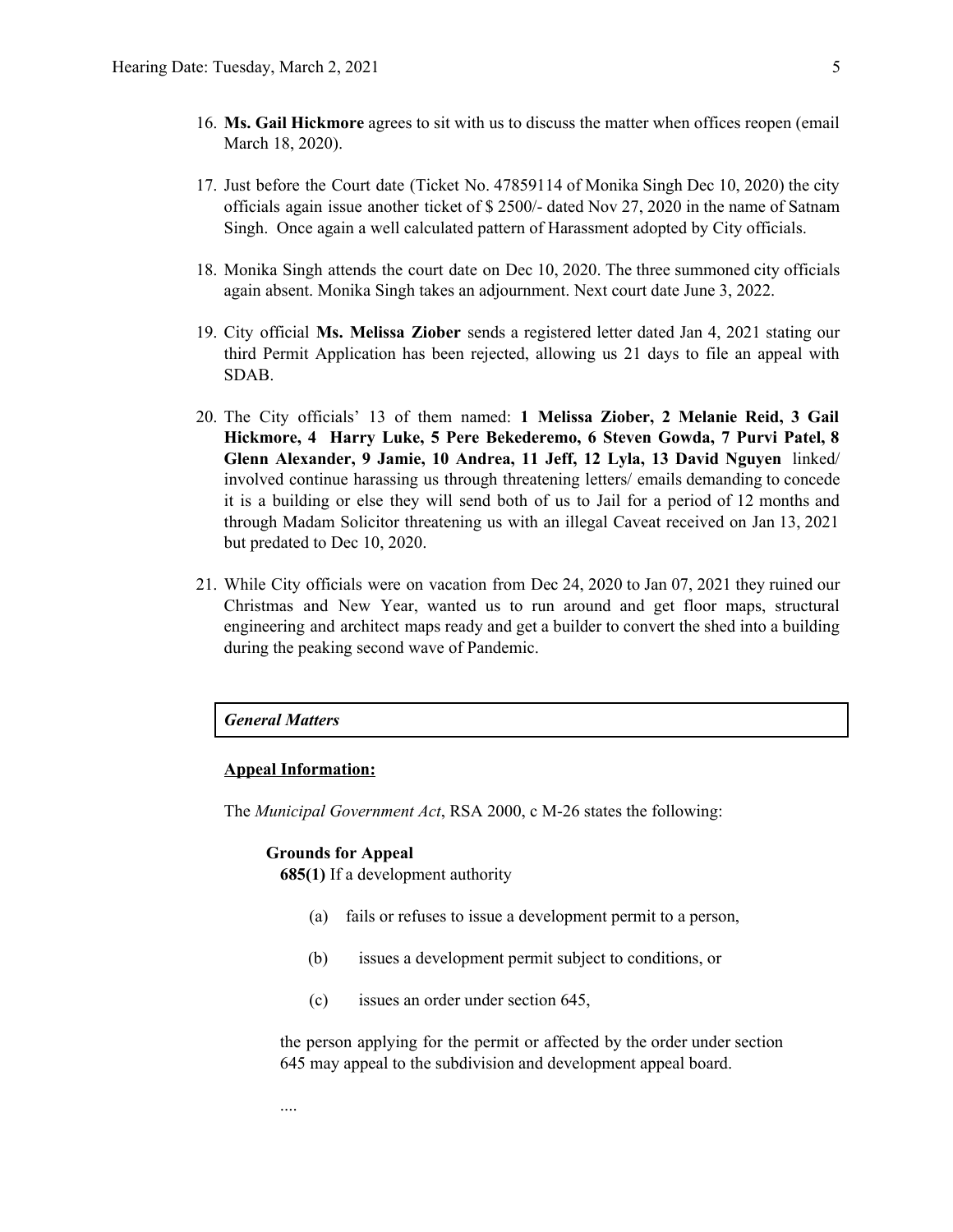**(3)** Despite subsections (1) and (2), no appeal lies in respect of the issuance of a development permit for a permitted use unless the provisions of the land use bylaw were relaxed, varied or misinterpreted or the application for the development permit was deemed to be refused under section 683.1(8).

#### **Appeals**

**686(1)** A development appeal to a subdivision and development appeal board is commenced by filing a notice of the appeal, containing reasons, with the board,

- (a) in the case of an appeal made by a person referred to in section 685(1)
	- (i) with respect to an application for a development permit,
		- (A) within 21 days after the date on which the written decision is given under section 642, or
		- (B) if no decision is made with respect to the application within the 40-day period, or within any extension of that period under section 684, within 21 days after the date the period or extension expires, […]

#### **Hearing and Decision**

**687(3)** In determining an appeal, the subdivision and development appeal board

…

- (a.1) must comply with the land use policies;
- (a.2) subject to section 638, must comply with any applicable statutory plans;
- (a.3) subject to clause (d), must comply with any land use bylaw in effect;
- (a.4) must comply with the applicable requirements of the regulations under the *Gaming, Liquor and Cannabis Act* respecting the location of premises described in a cannabis licence and distances between those premises and other premises;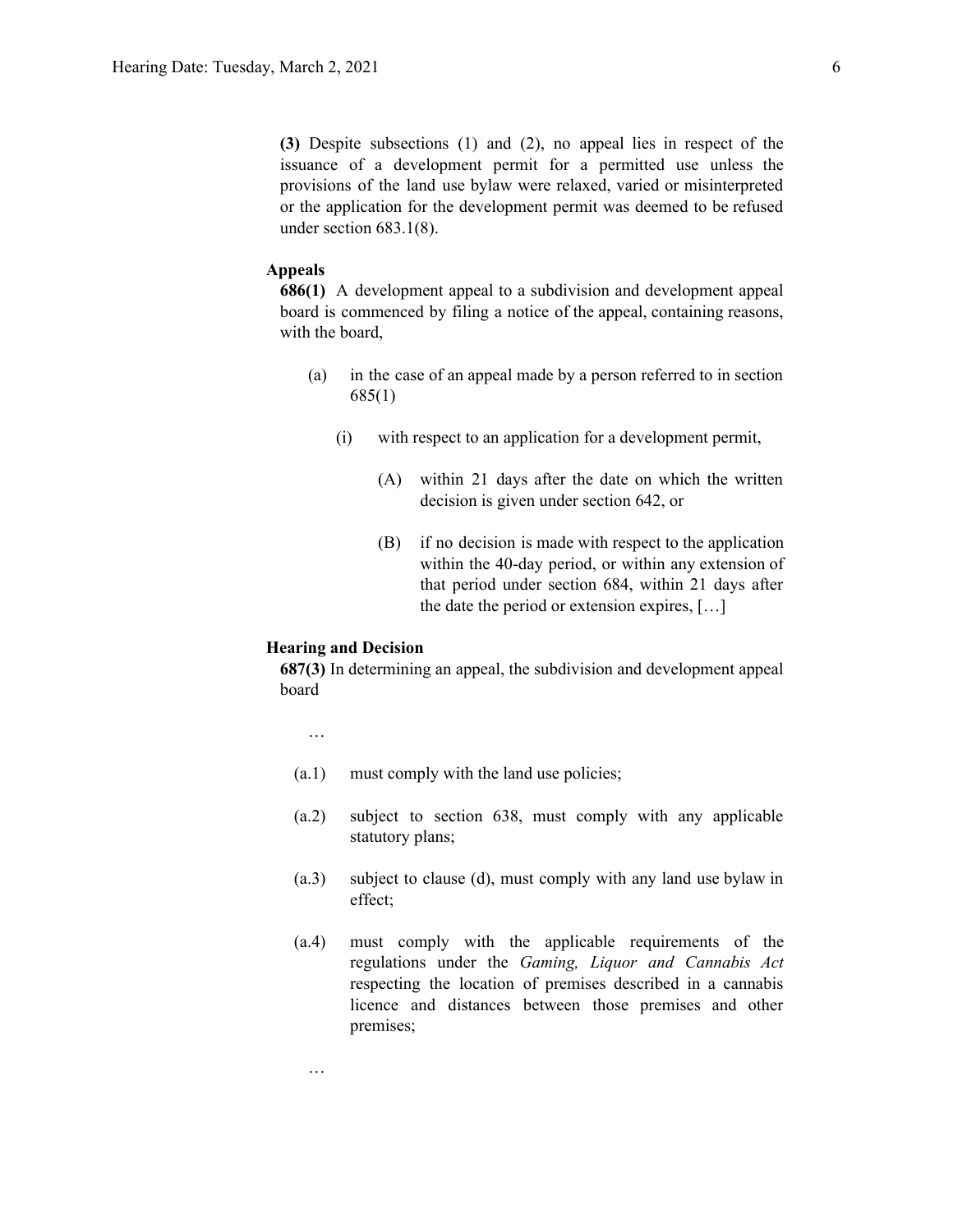- (c) may confirm, revoke or vary the order, decision or development permit or any condition attached to any of them or make or substitute an order, decision or permit of its own;
- (d) may make an order or decision or issue or confirm the issue of a development permit even though the proposed development does not comply with the land use bylaw if, in its opinion,
	- (i) the proposed development would not
		- (A) unduly interfere with the amenities of the neighbourhood, or
		- (B) materially interfere with or affect the use, enjoyment or value of neighbouring parcels of land,

and

(ii) the proposed development conforms with the use prescribed for that land or building in the land use bylaw.

**(4)** In the case of an appeal of the deemed refusal of an application under section 683.1(8), the board must determine whether the documents and information that the applicant provided met the requirements of section 683.1(2).

#### **Permit deemed refused**

**684(1)** The development authority must make a decision on the application for a development permit within 40 days after the receipt by the applicant of an acknowledgment under section  $683.1(5)$  or  $(7)$  or, if applicable, in accordance with a land use bylaw made pursuant to section  $640.1(b)$ .

**(2)** A time period referred to in subsection (1) may be extended by an agreement in writing between the applicant and the development authority.

**(3)** If the development authority does not make a decision referred to in subsection (1) within the time required under subsection (1) or (2), the application is, at the option of the applicant, deemed to be refused.

**(4)** Section 640(5) does not apply in the case of an application that was deemed to be refused under section 683.1(8).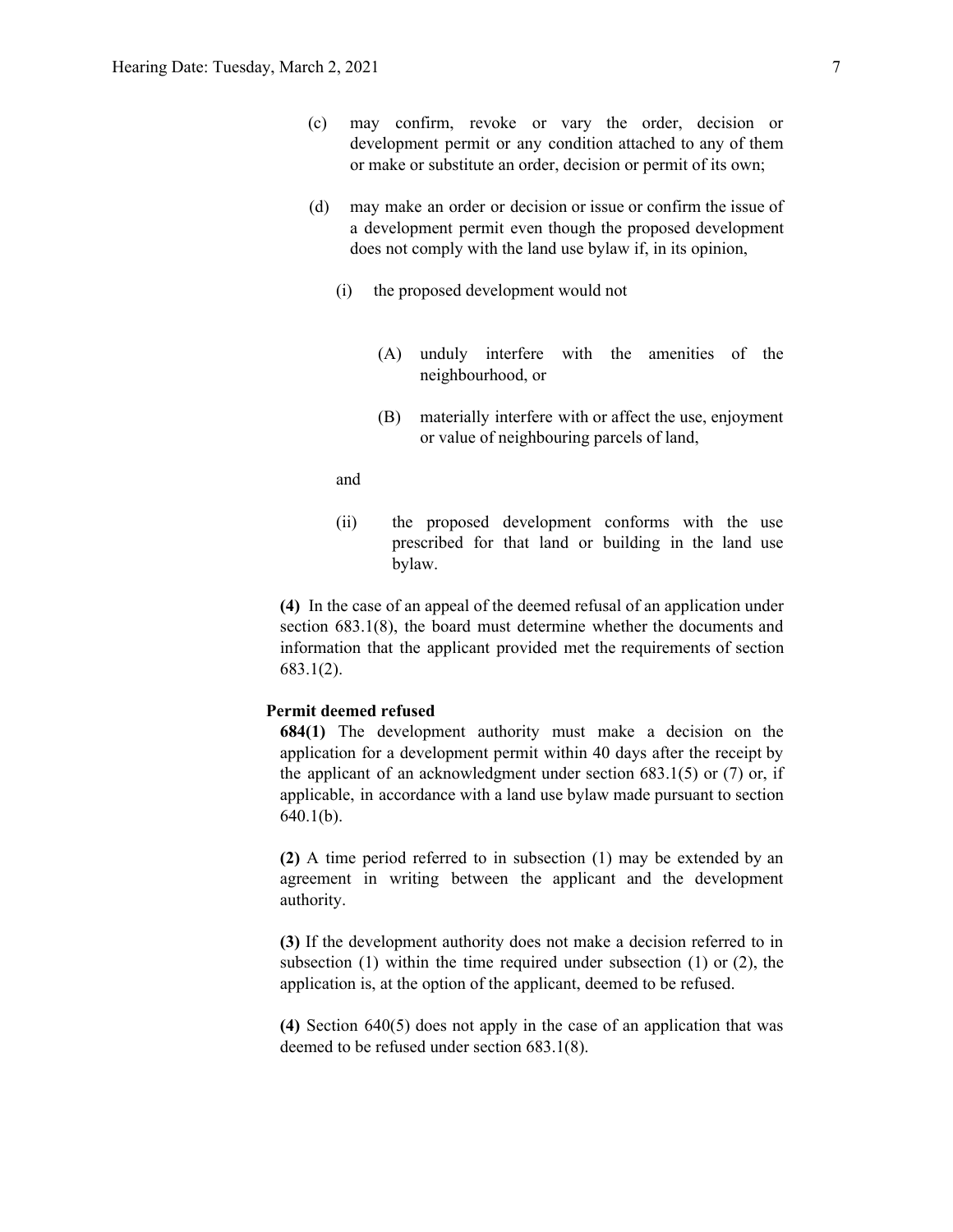#### **Development applications**

**683.1(1)** A development authority must, within 20 days after the receipt of an application for a development permit, determine whether the application is complete.

**(2)** An application is complete if, in the opinion of the development authority, the application contains the documents and other information necessary to review the application.

**(3)** The time period referred to in subsection (1) may be extended by an agreement in writing between the applicant and the development authority or, if applicable, in accordance with a land use bylaw made pursuant to section 640.1(a).

**(4)** If the development authority does not make a determination referred to in subsection (1) within the time required under subsection (1) or (3), the application is deemed to be complete.

**(5)** If a development authority determines that the application is complete, the development authority must issue to the applicant an acknowledgment in the form and manner provided for in the land use bylaw that the application is complete.

**(6)** If the development authority determines that the application is incomplete, the development authority must issue to the applicant a notice in the form and manner provided for in the land use bylaw that the application is incomplete and that any outstanding documents and information referred to in the notice must be submitted by a date set out in the notice or a later date agreed on between the applicant and the development authority in order for the application to be considered complete.

**(7)** If the development authority determines that the information and documents submitted under subsection (6) are complete, the development authority must issue to the applicant an acknowledgment in the form and manner provided for in the land use bylaw that the application is complete.

**(8)** If the applicant fails to submit all the outstanding information and documents on or before the date referred to in subsection (6), the application is deemed to be refused.

**(9)** If an application is deemed to be refused under subsection (8), the development authority must issue to the applicant a notice in the form and manner provided for in the land use bylaw that the application has been refused and the reason for the refusal.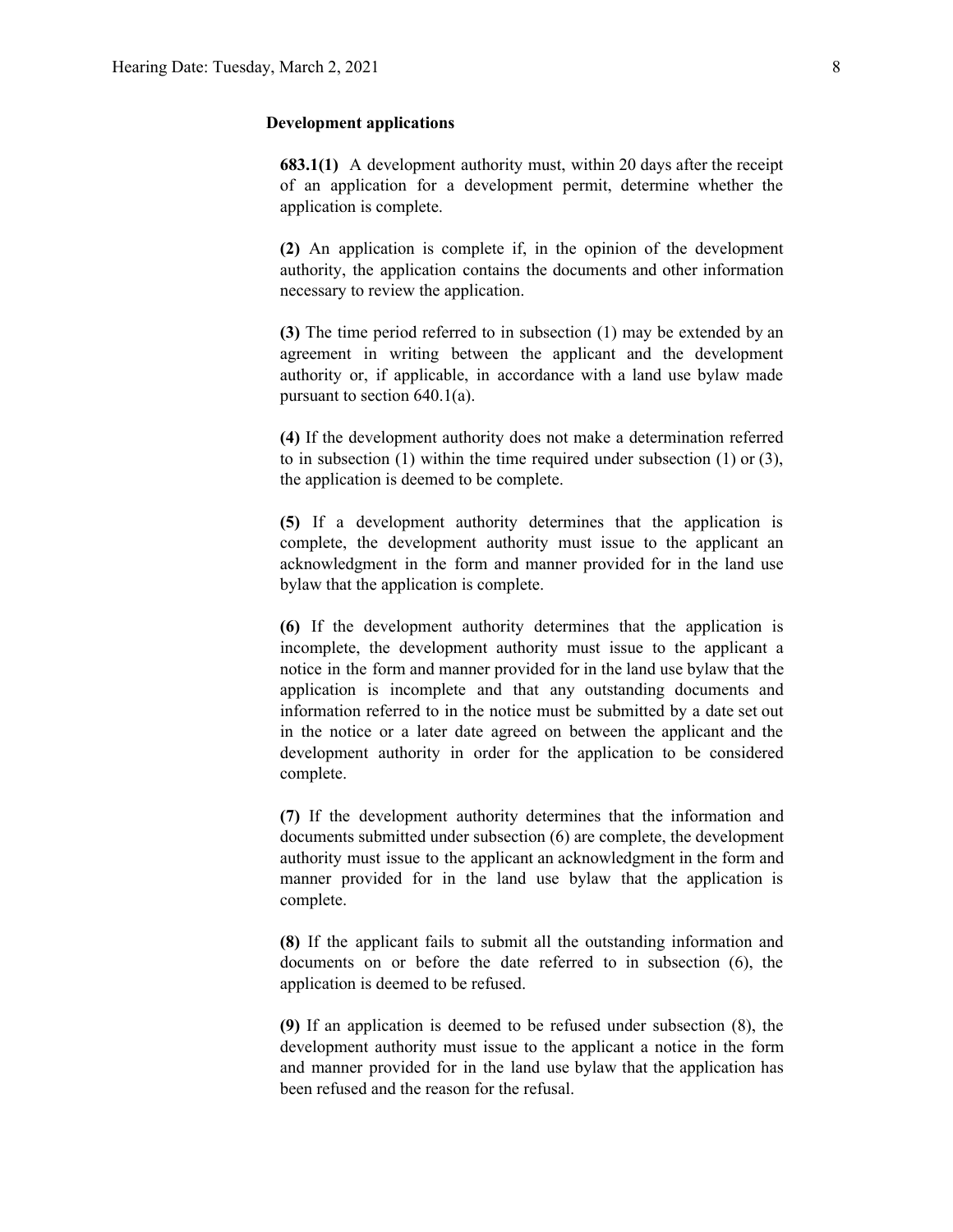**(10)** Despite that the development authority has issued an acknowledgment under subsection (5) or (7), in the course of reviewing the application, the development authority may request additional information or documentation from the applicant that the development authority considers necessary to review the application.

**(11)** If the development authority refuses the application for a development permit, the development authority must issue to the applicant a notice in the form and manner provided for in the land use bylaw that the application has been refused and the reasons for the refusal.

#### **Fees**

**630.1 A council may establish and charge fees for matters under this Part.**

#### **General Provisions from the** *Edmonton Zoning Bylaw***:**

Under section 140.2(7), **Single Detached Housing** is a **Permitted Use** in the **(RF3) Small Scale Infill Development Zone**.

Under section 7.2(8), **Single Detached Housing** means:

development consisting of a building containing one principal Dwelling which is separate from any other principal Dwelling or building. This Use includes Mobile Homes which conform to Section 78 of this Bylaw.

Section 140.1 states that the **General Purpose** of the **(RF3) Small Scale Infill Development Zone** is "to provide for a mix of small scale housing".

Section 814.1 states that the **General Purpose** of the **Mature Neighbourhood Overlay** is:

to regulate residential development in Edmonton's mature residential neighbourhoods, while responding to the context of surrounding development, maintaining the pedestrian-oriented design of the streetscape, and to provide an opportunity for consultation by gathering input from affected parties on the impact of a proposed variance to the Overlay regulations.

Section 21.3 states the following with respect to **Appeals**:

A Development Permit Application shall, at the option of the applicant, be deemed to be refused in accordance with the provisions of Section 16 of this Bylaw, and the applicant shall appeal in writing to the Subdivision and Development Appeal Board within 21 days after the date of expiry of the time period specified in section 16 of this Bylaw.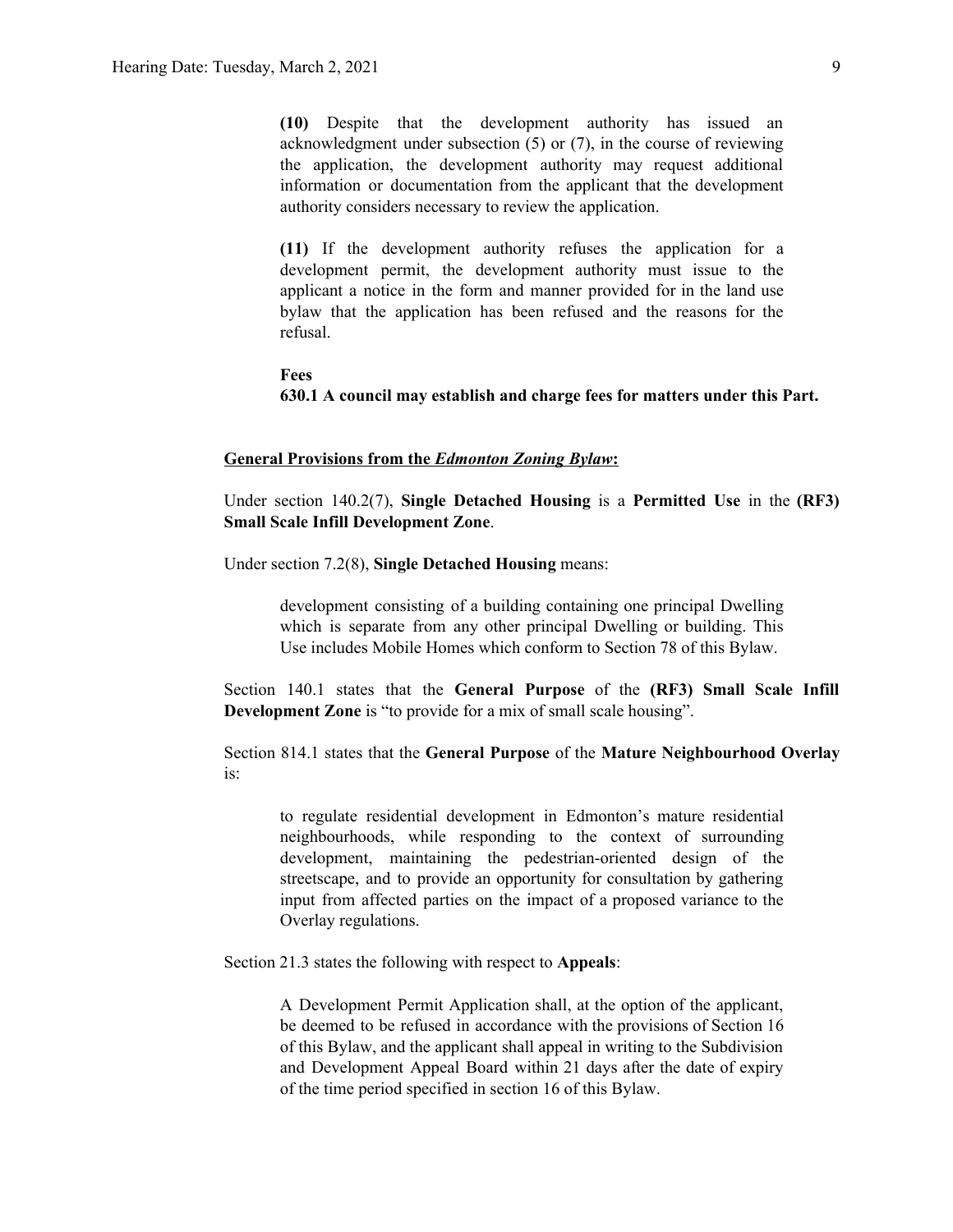Section 16.1 states the following with respect to **Decisions on Development Permit Applications**:

if the Development Officer does not make a decision on an application for a Development Permit within 40 days after the applicant's receipt of an acknowledgment that the application is complete in accordance with Section 11.2 of this Bylaw, the application shall, at the option of the applicant, be deemed to be refused.

Section  $11.1(1)(b)$  states:

the Development Officer shall receive all applications for development and shall review each Development Permit Application to ascertain whether it is complete in accordance with the information requirements and section 11.2 of this Bylaw, and shall, if the application complies with such requirements, enter the application in the register of applications.

#### **Section 11.2 Determining Complete Development Applications**

- 1. Unless extended by an agreement in writing between the applicant and the Development Officer, the Development Officer shall within 20 days after receipt of an application for development:
	- a. issue a written acknowledgment to the applicant advising that the application is complete; or
	- b. issue a written notice to the applicant advising that the application is incomplete, listing the documentation and information that is still required, and setting a date by which the required documentation and information must be submitted.
- 2. If the required documentation and information is not provided by the date set in the notice issued pursuant to section  $11.2(1)(b)$ , the Development Officer shall issue a written notice to the applicant stating that the application has been refused and the reason for the refusal.
- 3. Upon receipt of the required documentation and information by the date set in the notice issued pursuant to section  $11.2(1)(b)$ , the Development Officer shall issue a written acknowledgment to the applicant advising that the application is complete.
- 4. Notwithstanding the issuance of a written acknowledgement issued pursuant to sections  $11.2(1)(a)$  and  $11.2(3)$ , the Development Officer may request additional information or documentation from the applicant that the Development Officer considers necessary to review the application."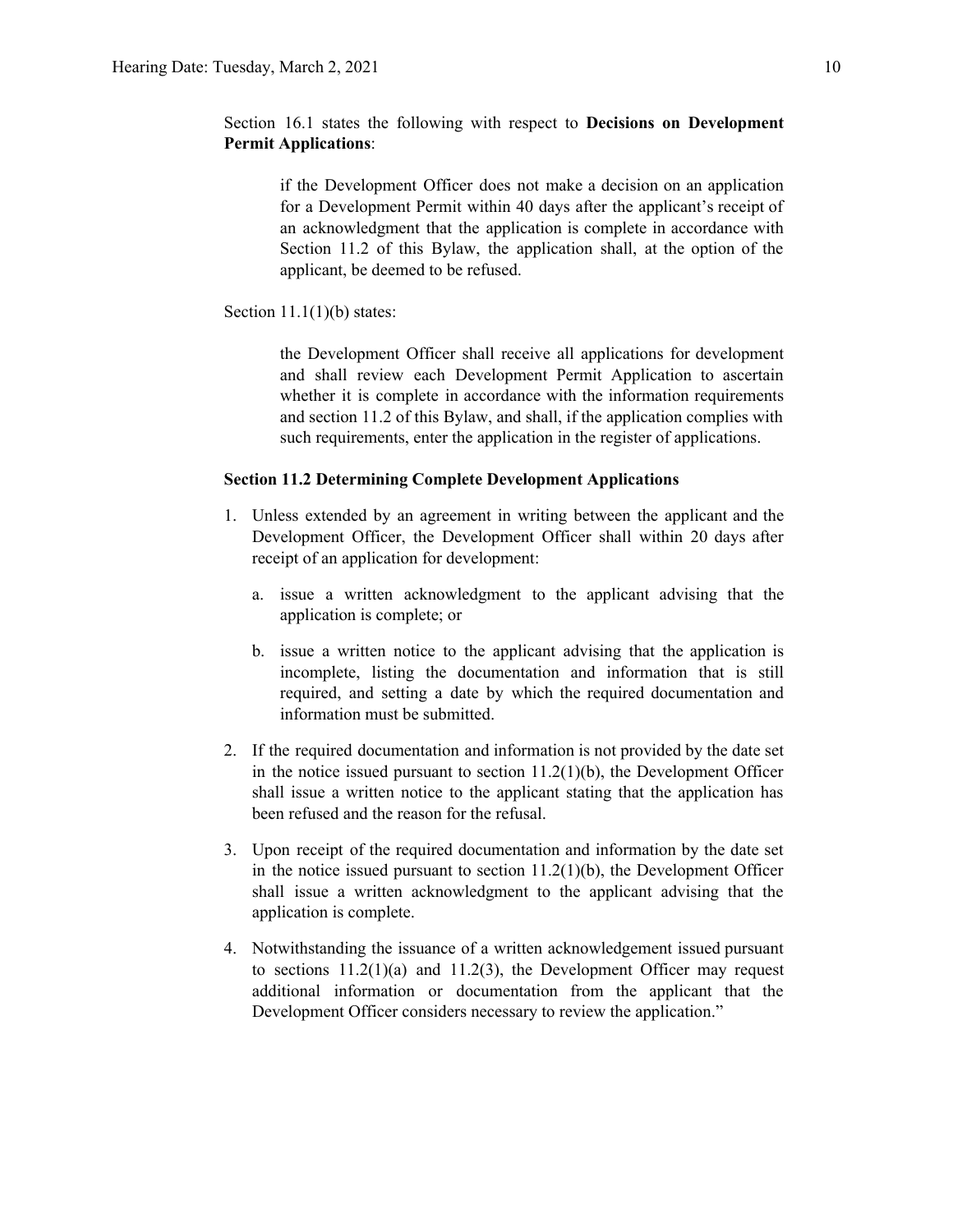Section 19.1(1), Development Permit Application Fees, states every Development Permit Application shall be accompanied by the required fee.

#### **Development Officer's Determination**

Date of application: March 5, 2020

Written notice was sent via email December 17, 2020 to stating the following:

After completing the initial review on your application March 5, 2020, the following items remain outstanding:

1. Fees: this is an addition and not covered deck \$257.00 additional DP fees - the total is \$433.00, you have paid \$176.00 Existing without permit fees: \$433.00 Development Permit and \$112.00 Building Permit

2. Full Main floor plan, including the addition

3. Engineering documents for the addition to the house

The 3 outstanding items are required by or on December 24, 2020.

Notice to Applicant/Appellant

 $\mathcal{L}_\text{max} = \frac{1}{2} \sum_{i=1}^n \mathcal{L}_\text{max} = \frac{1}{2} \sum_{i=1}^n \mathcal{L}_\text{max} = \frac{1}{2} \sum_{i=1}^n \mathcal{L}_\text{max} = \frac{1}{2} \sum_{i=1}^n \mathcal{L}_\text{max} = \frac{1}{2} \sum_{i=1}^n \mathcal{L}_\text{max} = \frac{1}{2} \sum_{i=1}^n \mathcal{L}_\text{max} = \frac{1}{2} \sum_{i=1}^n \mathcal{L}_\text{max} = \frac{1}{2} \sum_{i=$ 

Provincial legislation requires that the Subdivision and Development Appeal Board issue its official decision in writing within fifteen days of the conclusion of the hearing.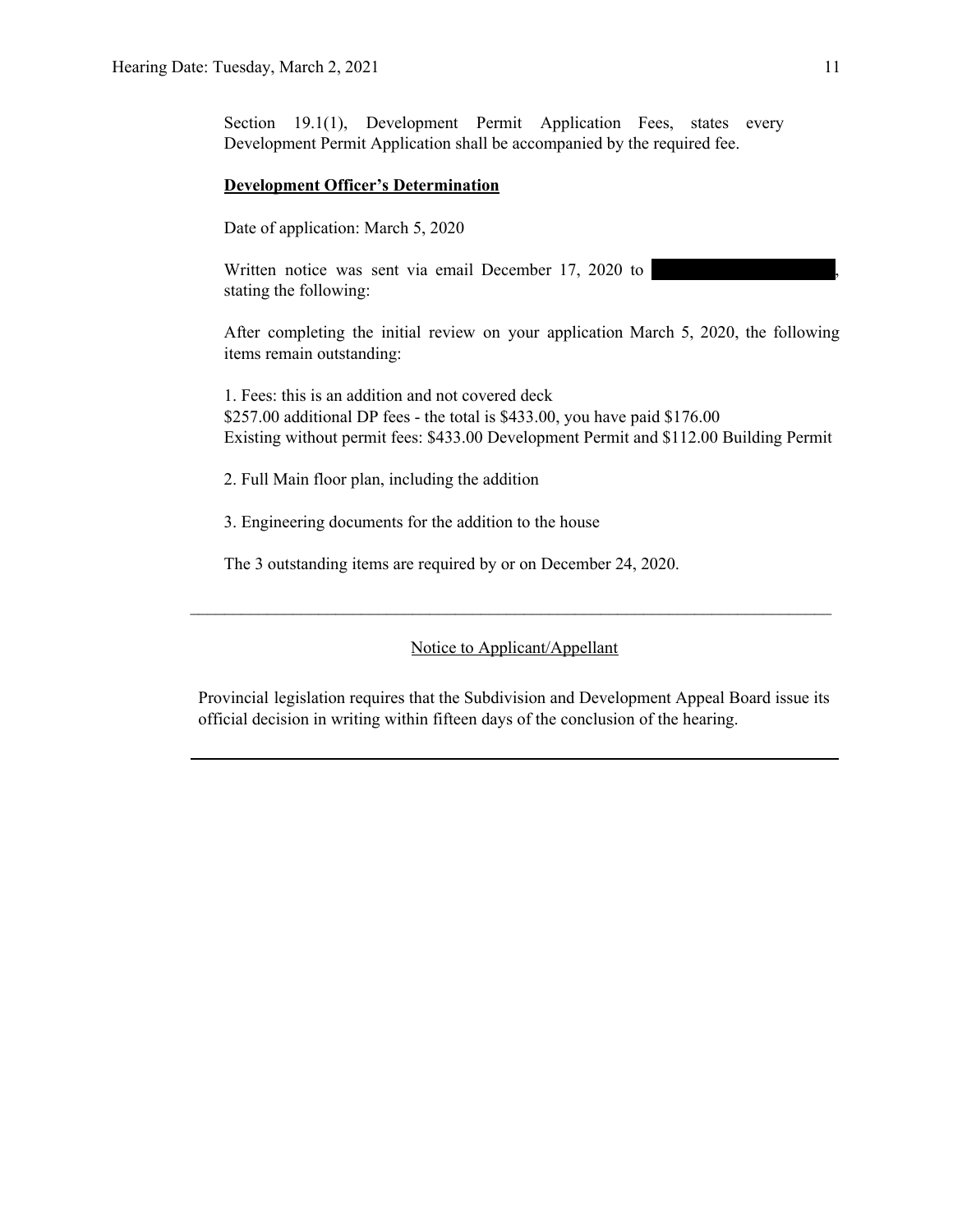| <b>Edmonton</b>                                                                                                                     | Project Number: 356785153-002<br>Application Date:<br>MAR 05, 2020<br>Printed<br>January 4, 2021 at 12:29 PM<br><b>Application for</b><br>Page:<br>1 of 3 |  |  |  |  |  |  |  |  |
|-------------------------------------------------------------------------------------------------------------------------------------|-----------------------------------------------------------------------------------------------------------------------------------------------------------|--|--|--|--|--|--|--|--|
| <b>Addition Permit</b>                                                                                                              |                                                                                                                                                           |  |  |  |  |  |  |  |  |
| This document is a Development Permit Decision for the development application described below.                                     |                                                                                                                                                           |  |  |  |  |  |  |  |  |
| <b>Applicant</b>                                                                                                                    | Property Address(es) and Legal Description(s)<br>12040 - 96 STREET NW<br>Plan 569R Blk 6 Lot 30                                                           |  |  |  |  |  |  |  |  |
|                                                                                                                                     | Location(s) of Work<br>12040 - 96 STREET NW<br>Suite:<br>Entryway: 12040 - 96 STREET NW<br>Building: 12040 - 96 STREET NW                                 |  |  |  |  |  |  |  |  |
| <b>Scope of Application</b><br>To construct an addition to a Single Detached House (Main floor addition), existing without permits. |                                                                                                                                                           |  |  |  |  |  |  |  |  |
| <b>Permit Details</b><br>Class Of Permit: Class B<br>Stat. Plan Overlay/Annex Area: Mature Neighbourhood<br>Overlay                 | Site Azea (sq. m.): 377.4                                                                                                                                 |  |  |  |  |  |  |  |  |
| Issue Date: Jan 04, 2021 Development Authority: ZIOBER, MELISSA                                                                     |                                                                                                                                                           |  |  |  |  |  |  |  |  |
|                                                                                                                                     | THIS IS NOT A PERMIT                                                                                                                                      |  |  |  |  |  |  |  |  |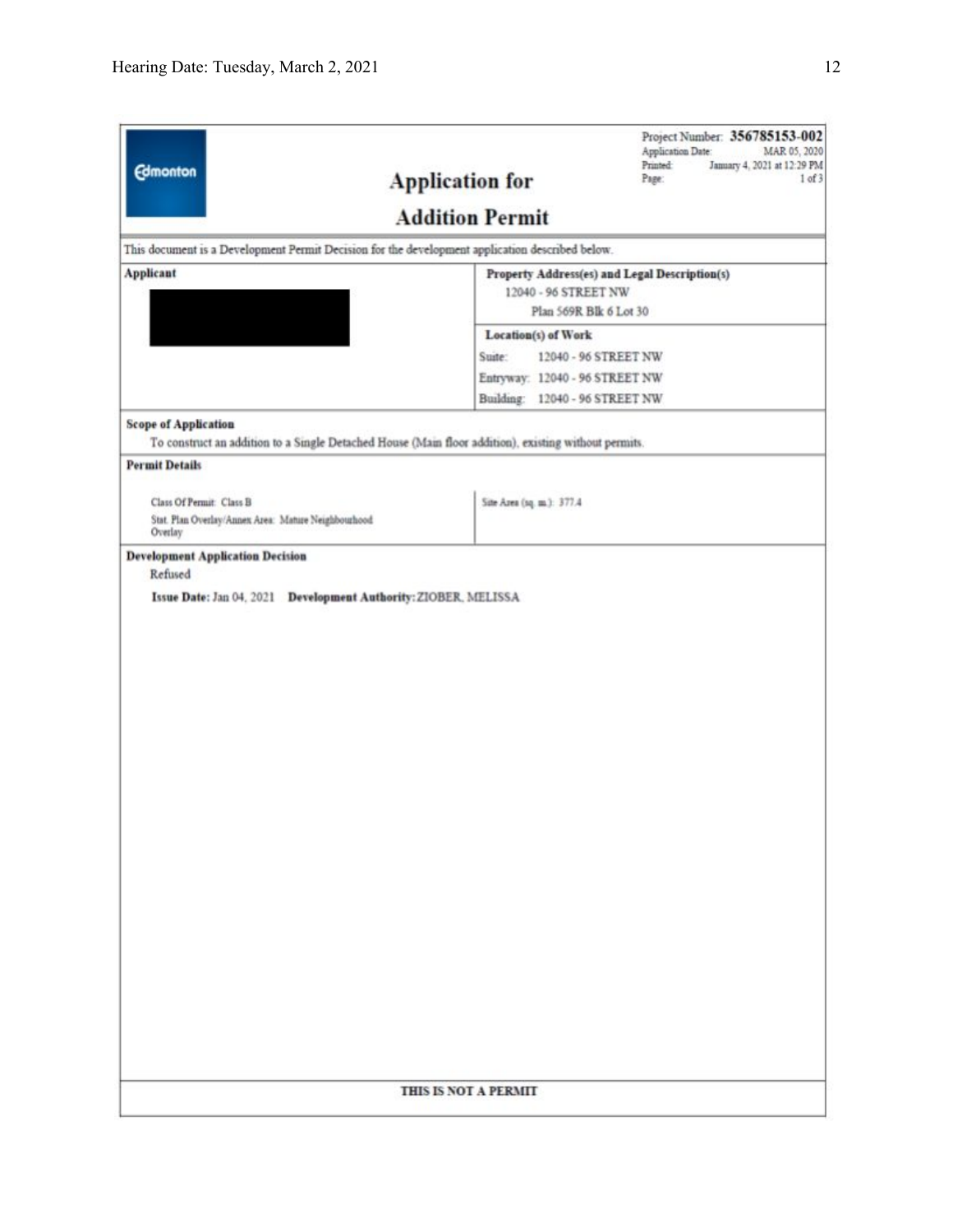| <b>Edmonton</b> | <b>Application for</b>                                                                                                                                                                                                                                                                                                                                                                                                                                                                                                         | Project Number: 356785153-002<br>Application Date:<br>MAR 05, 2020<br>Printed:<br>January 4, 2021 at 12:29 PM<br>Page:<br>$2$ of $3$ |  |  |  |  |  |  |
|-----------------|--------------------------------------------------------------------------------------------------------------------------------------------------------------------------------------------------------------------------------------------------------------------------------------------------------------------------------------------------------------------------------------------------------------------------------------------------------------------------------------------------------------------------------|--------------------------------------------------------------------------------------------------------------------------------------|--|--|--|--|--|--|
|                 | <b>Addition Permit</b>                                                                                                                                                                                                                                                                                                                                                                                                                                                                                                         |                                                                                                                                      |  |  |  |  |  |  |
|                 | <b>Reason for Refusal</b><br>Reasons for Refusal:                                                                                                                                                                                                                                                                                                                                                                                                                                                                              |                                                                                                                                      |  |  |  |  |  |  |
|                 | The application is deemed Refused based on the following:                                                                                                                                                                                                                                                                                                                                                                                                                                                                      |                                                                                                                                      |  |  |  |  |  |  |
|                 | Section $11.2(1)$ and Section $11.2(1)(b)$ , pursuant to Section $11.2(2)$                                                                                                                                                                                                                                                                                                                                                                                                                                                     |                                                                                                                                      |  |  |  |  |  |  |
|                 | 11.2 Determining Complete Development Applications                                                                                                                                                                                                                                                                                                                                                                                                                                                                             |                                                                                                                                      |  |  |  |  |  |  |
|                 | 11.1(b) issue a written notice to the applicant advising that the application is incomplete. listing the documentation and information<br>that is still required, and setting a date by which the required documentation and information must be submitted.                                                                                                                                                                                                                                                                    |                                                                                                                                      |  |  |  |  |  |  |
|                 | Date of application: March 5, 2020                                                                                                                                                                                                                                                                                                                                                                                                                                                                                             |                                                                                                                                      |  |  |  |  |  |  |
|                 | $11.2(2)$ If the required documentation and information is not provided by the date set in the notice issued pursuant to section $11.2(1)$<br>(b), the Development Officer shall issue a written notice to the applicant stating that the application has been refused and the reason<br>for the refusal.                                                                                                                                                                                                                      |                                                                                                                                      |  |  |  |  |  |  |
|                 | Written notice was sent via email December 17, 2020 to                                                                                                                                                                                                                                                                                                                                                                                                                                                                         |                                                                                                                                      |  |  |  |  |  |  |
|                 | After completing the initial review on your application March 5, 2020, the following items remain outstanding:                                                                                                                                                                                                                                                                                                                                                                                                                 |                                                                                                                                      |  |  |  |  |  |  |
|                 | 1. Fees: this is an addition and not covered deck<br>\$257.00 additional DP fees - the total is \$433.00, you have paid \$176.00                                                                                                                                                                                                                                                                                                                                                                                               |                                                                                                                                      |  |  |  |  |  |  |
|                 | Existing without permit fees: \$433.00 Development Permit and \$112.00 Building Permit                                                                                                                                                                                                                                                                                                                                                                                                                                         |                                                                                                                                      |  |  |  |  |  |  |
|                 | 2. Full Main floor plan, including the addition                                                                                                                                                                                                                                                                                                                                                                                                                                                                                |                                                                                                                                      |  |  |  |  |  |  |
|                 | 3. Engineering documents for the addition to the house                                                                                                                                                                                                                                                                                                                                                                                                                                                                         |                                                                                                                                      |  |  |  |  |  |  |
|                 | The 3 outstanding items are required by or on December 24, 2020.                                                                                                                                                                                                                                                                                                                                                                                                                                                               |                                                                                                                                      |  |  |  |  |  |  |
|                 | MGA Sections 683.1(6)-(8) and 685(3)                                                                                                                                                                                                                                                                                                                                                                                                                                                                                           |                                                                                                                                      |  |  |  |  |  |  |
|                 | 683.1(6) If the development authority determines that the application is incomplete, the development authority must issue to the<br>applicant a notice in the form and manner provided for in the land use bylaw that the application is incomplete and that any<br>outstanding documents and information referred to in the notice must be submitted by a date set out in the notice or a later date<br>agreed on between the applicant and the development authority in order for the application to be considered complete. |                                                                                                                                      |  |  |  |  |  |  |
|                 | 683.1(7) If the development authority determines that the information and documents submitted under subsection (6) are complete,<br>the development authority must issue to the applicant an acknowledgment in the form and manner provided for in the land use<br>bylaw that the application is complete.                                                                                                                                                                                                                     |                                                                                                                                      |  |  |  |  |  |  |
|                 | 683.1(8) If the applicant fails to submit all the outstanding information and documents on or before the date referred to in<br>subsection (6), the application is deemed to be refused.                                                                                                                                                                                                                                                                                                                                       |                                                                                                                                      |  |  |  |  |  |  |
|                 | 685(3) Despite subsections (1) and (2), no appeal lies in respect of the issuance of a development permit for a permitted use unless<br>the provisions of the land use bylaw were relaxed, varied or<br>misinterpreted or the application for the development permit was<br>deemed to be refused under section 683.1(8).                                                                                                                                                                                                       |                                                                                                                                      |  |  |  |  |  |  |
|                 |                                                                                                                                                                                                                                                                                                                                                                                                                                                                                                                                |                                                                                                                                      |  |  |  |  |  |  |
|                 | <b>THIS IS NOT A PERMIT</b>                                                                                                                                                                                                                                                                                                                                                                                                                                                                                                    |                                                                                                                                      |  |  |  |  |  |  |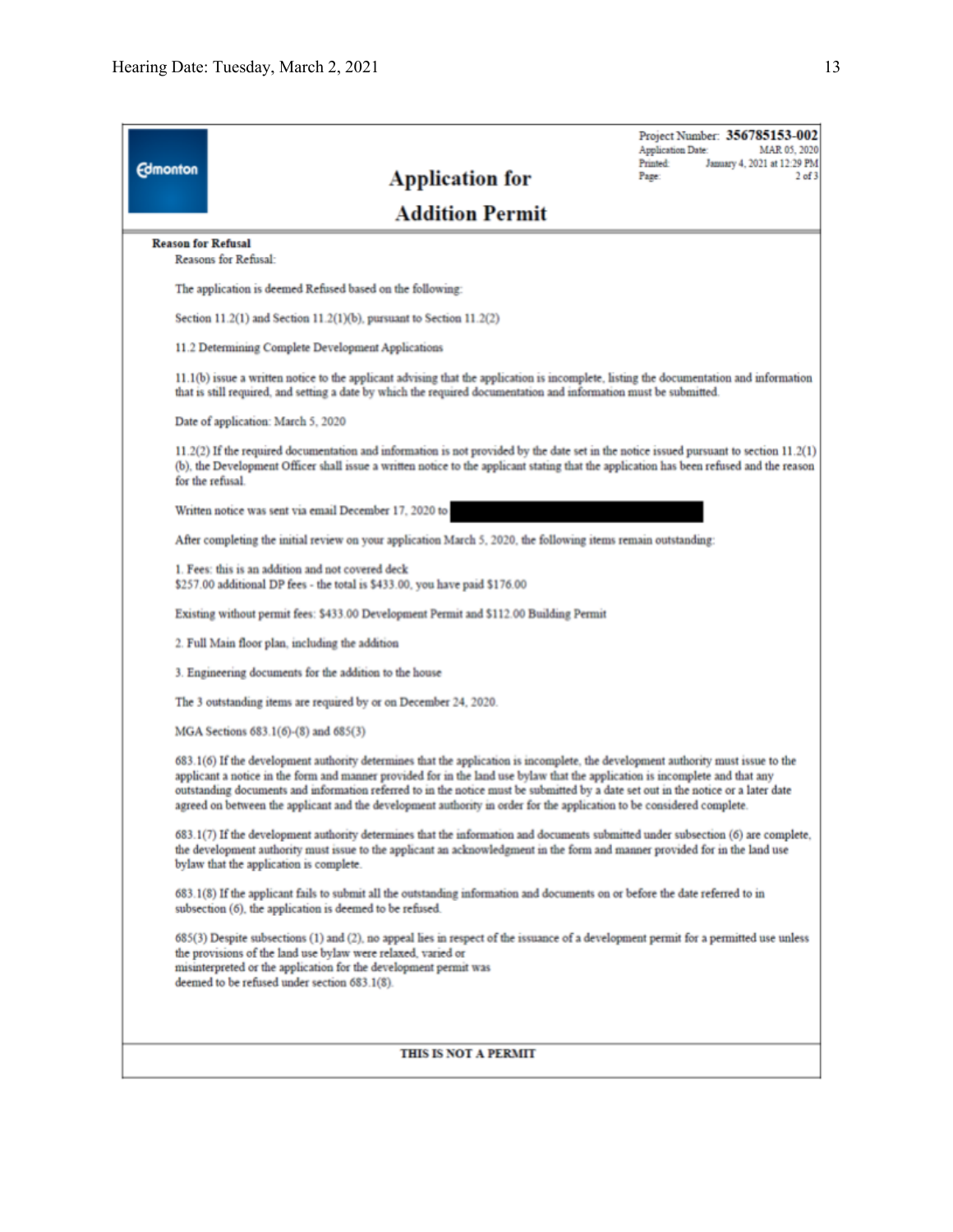| <b>Edmonton</b>                                                                                                                                                                                          |                    | <b>Application for</b> |                                    | Project Number: 356785153-002<br><b>Application Date:</b><br>MAR 05, 2020<br>Printed:<br>January 4, 2021 at 12:29 PM<br>Page:<br>$3$ of $3$ |  |  |  |  |  |  |
|----------------------------------------------------------------------------------------------------------------------------------------------------------------------------------------------------------|--------------------|------------------------|------------------------------------|---------------------------------------------------------------------------------------------------------------------------------------------|--|--|--|--|--|--|
| <b>Addition Permit</b>                                                                                                                                                                                   |                    |                        |                                    |                                                                                                                                             |  |  |  |  |  |  |
| <b>Rights of Appeal</b><br>The Applicant has the right of appeal within 21 days after the date on which the decision is made, as outlined in Section 683<br>through 689 of the Municipal Government Act. |                    |                        |                                    |                                                                                                                                             |  |  |  |  |  |  |
| <b>Building Permit Decision</b>                                                                                                                                                                          |                    |                        |                                    |                                                                                                                                             |  |  |  |  |  |  |
| No decision has yet been made.                                                                                                                                                                           |                    |                        |                                    |                                                                                                                                             |  |  |  |  |  |  |
| Fees                                                                                                                                                                                                     |                    |                        |                                    |                                                                                                                                             |  |  |  |  |  |  |
|                                                                                                                                                                                                          | <b>Fee Amount</b>  | <b>Amount Paid</b>     | Receipt#                           | <b>Date Paid</b>                                                                                                                            |  |  |  |  |  |  |
| <b>Building Permit Fee (Construction</b><br>Value)                                                                                                                                                       | \$112.00           | \$112.00               | 933820042749001                    | Mar 05, 2020                                                                                                                                |  |  |  |  |  |  |
| Development Application Fee                                                                                                                                                                              | \$433.00           | \$176.00               | 933820042749001<br>933820042749001 | Mar 05, 2020                                                                                                                                |  |  |  |  |  |  |
| Safety Codes Fee<br><b>Existing Without Permit Building</b><br><b>Penalty Fee</b>                                                                                                                        | \$4.50<br>\$112.00 | \$4.50                 |                                    | Mar 05, 2020                                                                                                                                |  |  |  |  |  |  |
| <b>Existing Without Permit Dev</b><br><b>Application Penalty Fee</b>                                                                                                                                     | \$433.00           |                        |                                    |                                                                                                                                             |  |  |  |  |  |  |
| Total GST Amount:                                                                                                                                                                                        | \$0.00             |                        |                                    |                                                                                                                                             |  |  |  |  |  |  |
| <b>Totals for Permit:</b>                                                                                                                                                                                | \$1,094.50         | \$292.50               |                                    |                                                                                                                                             |  |  |  |  |  |  |
|                                                                                                                                                                                                          |                    |                        |                                    |                                                                                                                                             |  |  |  |  |  |  |
|                                                                                                                                                                                                          |                    | THIS IS NOT A PERMIT   |                                    |                                                                                                                                             |  |  |  |  |  |  |
|                                                                                                                                                                                                          |                    |                        |                                    |                                                                                                                                             |  |  |  |  |  |  |